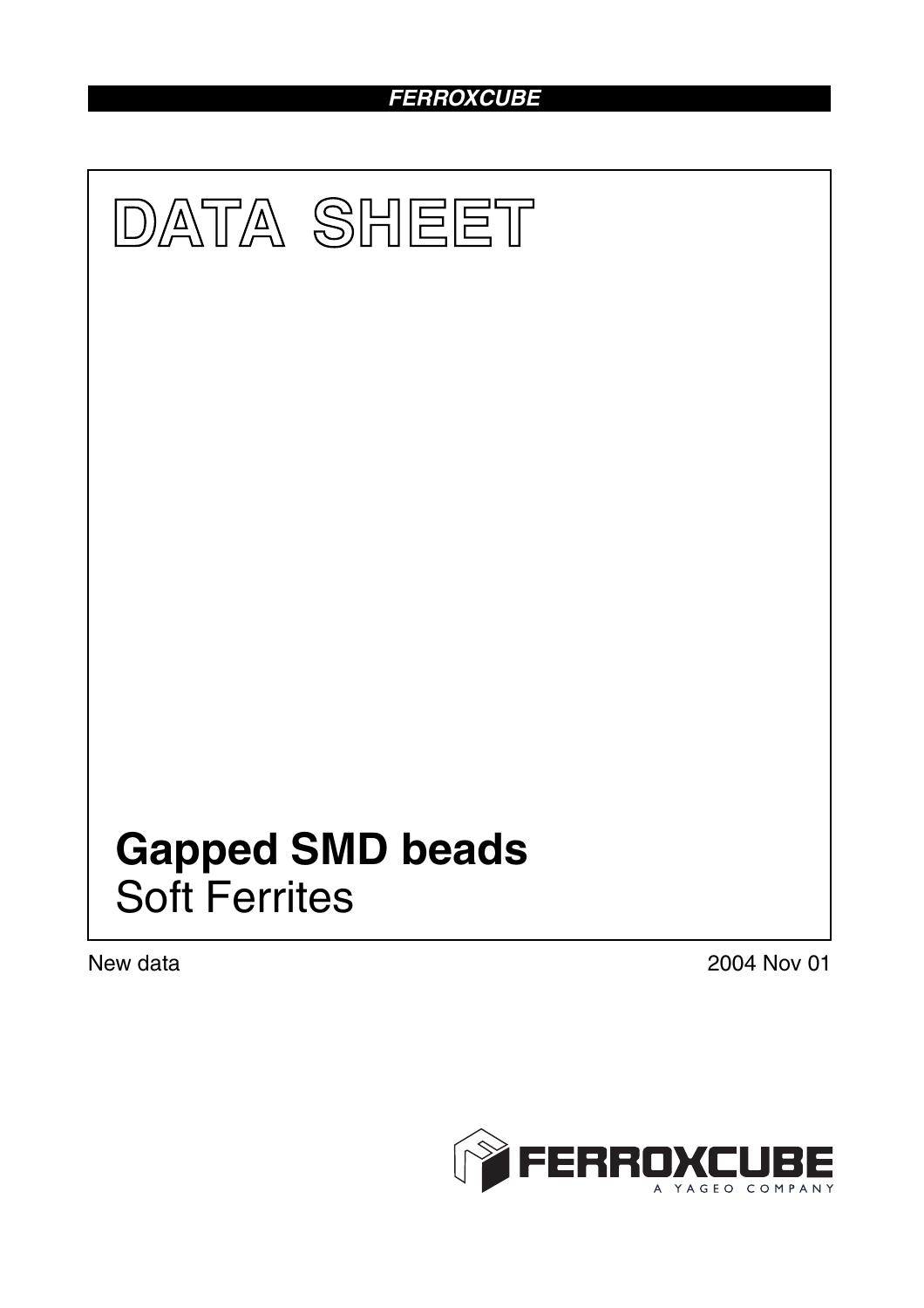## **GAPPED SMD BEADS FOR POWER INDUCTORS**

### **General data**

| <b>ITEM</b>      | <b>SPECIFICATION</b>                           |
|------------------|------------------------------------------------|
| Strip material   | copper (Cu), tin (Sn) plated                   |
| Solderability    | "IEC 60068-2-58", Part 2, Test Ta,<br>method 1 |
| Taping<br>method | "IEC 60286-3", "EIA 481-1" and<br>"EIA 481-2"  |

### **Grades, parameters and type numbers**

| <b>GRADE</b>                                 | L at<br>1 MHz<br>(nH)                       | $I_{\text{max}}(1)$<br>(A) | <b>TYPE NUMBER</b>     |  |  |
|----------------------------------------------|---------------------------------------------|----------------------------|------------------------|--|--|
|                                              | BDS 3/3/4.6; mass $\approx$ 0.15 g $^{(2)}$ |                            |                        |  |  |
| 3C <sub>96</sub>                             | $50 \pm 20 \%$                              | 20                         | BDS3/3/4.6-3C96-A50    |  |  |
|                                              | $75 \pm 20 \%$                              | 15                         | BDS3/3/4.6-3C96-A75    |  |  |
| BDS 4.6/3/8.9; mass $\approx$ 0.5 g $^{(3)}$ |                                             |                            |                        |  |  |
| 3C <sub>96</sub>                             | $100 \pm 20\%$                              | 20                         | BDS4.6/3/8.9-3C96-A100 |  |  |
|                                              | $150 \pm 20\%$                              | 20                         | BDS4.6/3/8.9-3C96-A150 |  |  |

### **Note**

- 1.  $I_{max}$  is the saturation rated current.
- 2. DC resistance < $0.6$  m $\Omega$ .
- 3. DC resistance <1.0 mΩ

## **Mechanical data**

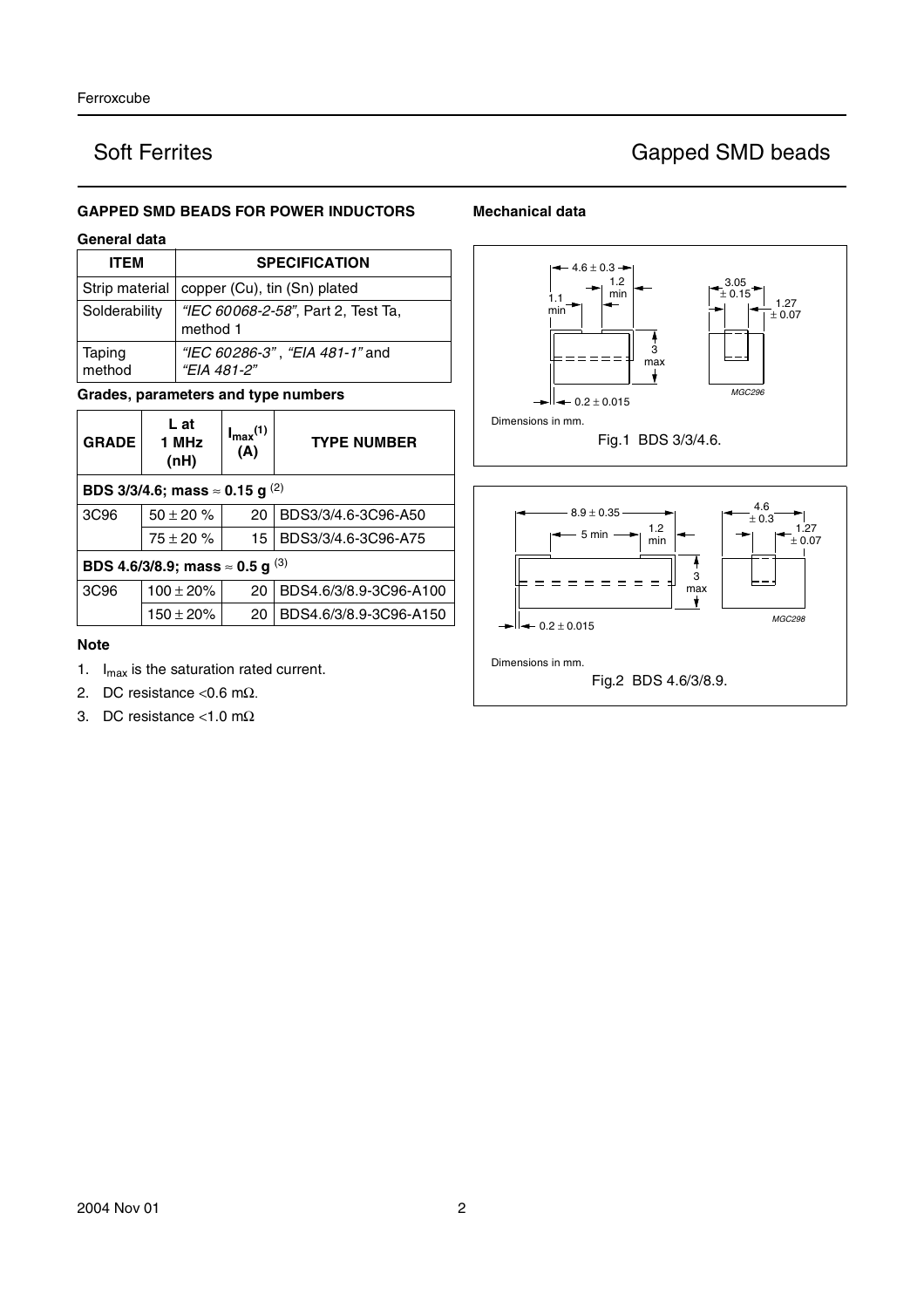## **RECOMMENDED DIMENSIONS OF SOLDER LANDS**

## **Table 1** Reflow soldering

| <b>SIZE</b>   | <b>DIMENSIONS (mm)</b> |      |     |     |  |
|---------------|------------------------|------|-----|-----|--|
|               | А                      | в    | С   | D   |  |
| BDS 3/3/4.6   | 2.8                    | 6.4  | 1.8 | 3.3 |  |
| BDS 4.6/3/8.9 | 7.0                    | 10.8 | 1.9 | 3.3 |  |





### **Table 2** Wave soldering ┓

| <b>SIZE</b>   | <b>DIMENSIONS (mm)</b> |      |     |     |     |  |
|---------------|------------------------|------|-----|-----|-----|--|
|               | А                      | в    | С   | D   | F.  |  |
| BDS 3/3/4.6   | 2.0                    | 6.4  | 2.2 | 3.0 | 0.8 |  |
| BDS 4.6/3/8.9 | 6.0                    | 12.2 | 3.1 | 3.0 | 2.5 |  |

# Soft Ferrites Gapped SMD beads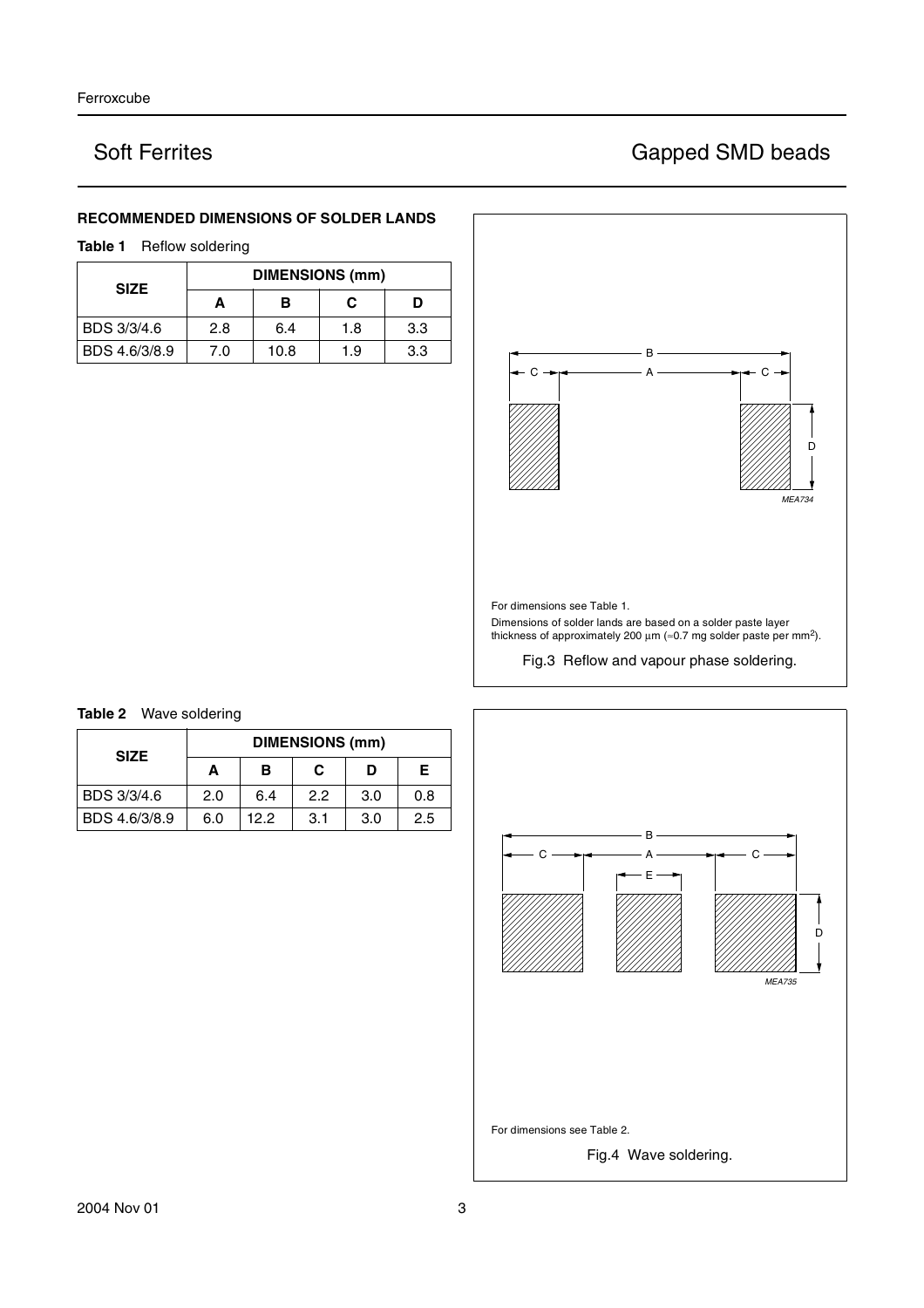



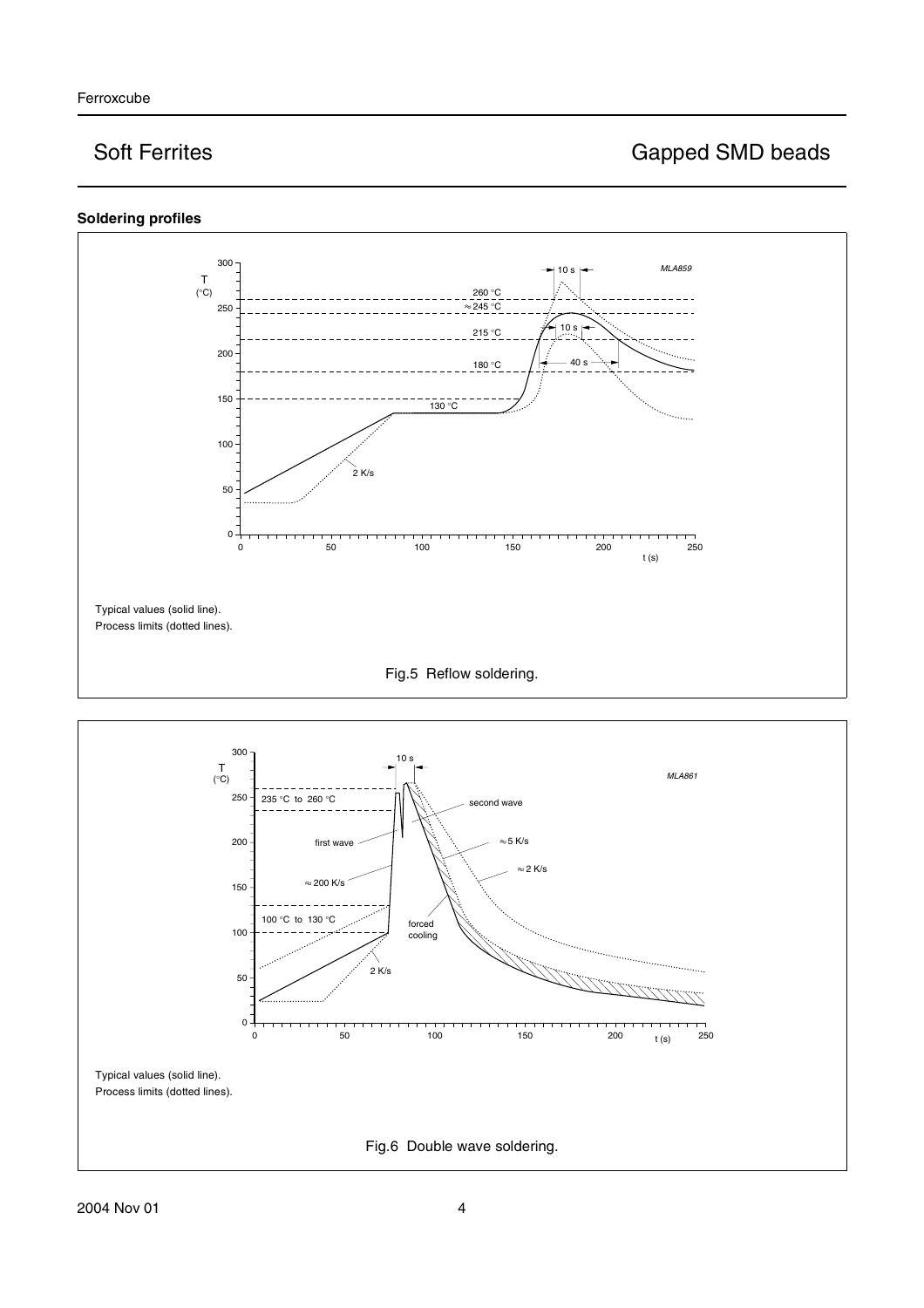## **BLISTER TAPE AND REEL DIMENSIONS**



| <b>SIZE</b> |                                | <b>DIMENSIONS (mm)</b> |
|-------------|--------------------------------|------------------------|
|             | <b>BDS3/3/4.6</b>              | BDS4.6/3/8.9           |
| $A_0$       | $3.45 \pm 0.1$                 | $5.1 \pm 0.1$          |
| $B_0$       | $5.1 \pm 0.1$                  | $9.4 \pm 0.1$          |
| $K_0$       | $3.1 \pm 0.1$                  | $3.1 \pm 0.1$          |
| т           | $0.25 \pm 10\%$                | $0.3 \pm 0.05$         |
| W           | $12.0 \pm 0.3$                 | $16.0 \pm 0.3$         |
| E           | $1.75 \pm 0.1$                 | $1.75 \pm 0.1$         |
| F           | $5.5 \pm 0.05$                 | $7.5 \pm 0.1$          |
| $D_0$       | $1.5 + 0.1$                    | $1.5 + 0.1$            |
| $D_1$       | $\geq 1.5$                     | $\geq1.5$              |
| $P_0$       | $4.0 \pm 0.1$                  | $4.0 \pm 0.1$          |
| $P_1$       | $8.0 \pm 0.1$<br>$8.0 \pm 0.1$ |                        |
| $P_2$       | $2.0 \pm 0.05$                 | $2.0 \pm 0.1$          |

|  | Table 3 Physical dimensions of blister tape; see Fig.7 |  |
|--|--------------------------------------------------------|--|
|--|--------------------------------------------------------|--|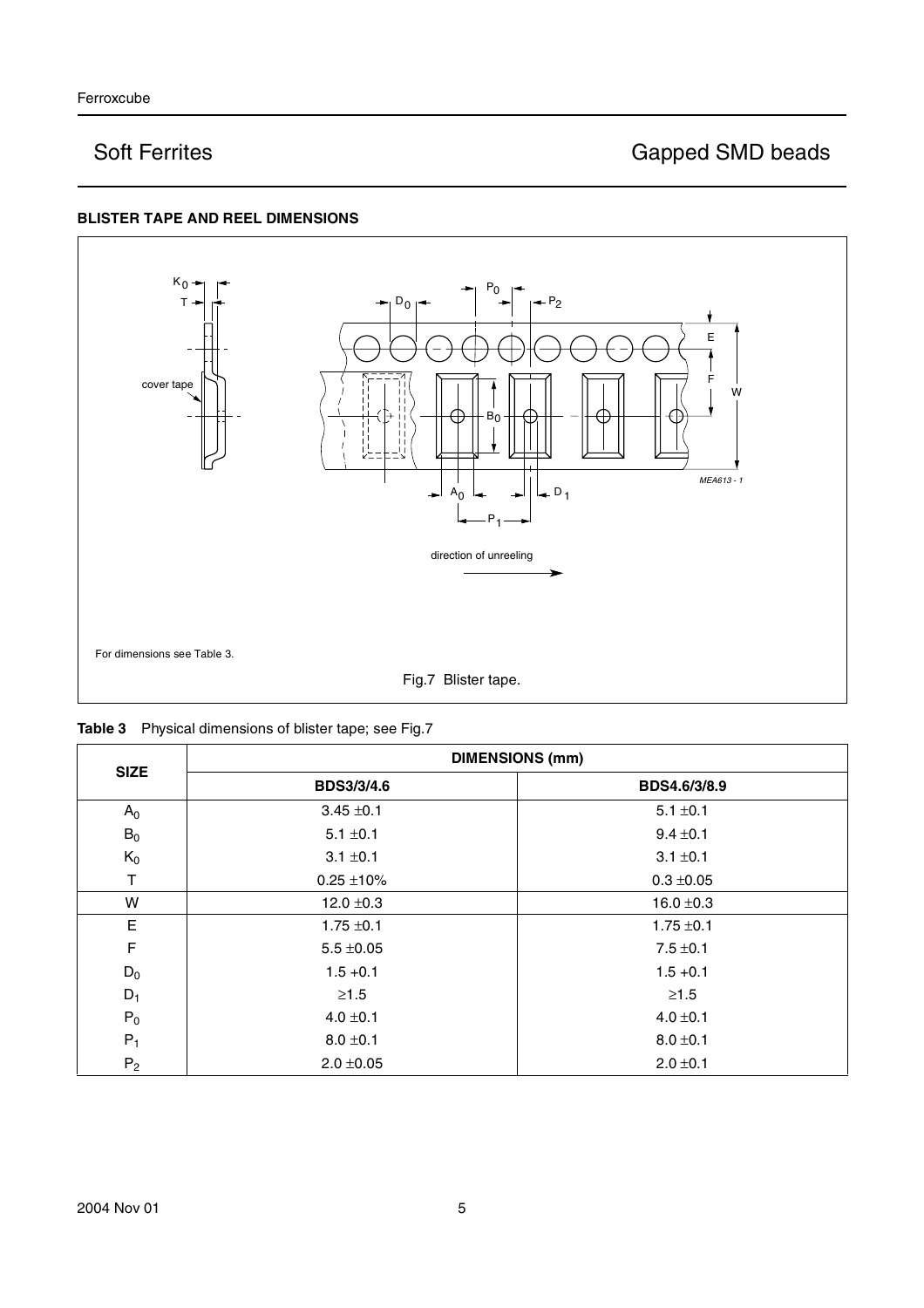

| Table 4 | Reel dimensions; see Fig.8 |  |
|---------|----------------------------|--|
|---------|----------------------------|--|

| <b>SIZE</b> | <b>DIMENSIONS (mm)</b> |           |      |         |
|-------------|------------------------|-----------|------|---------|
|             | -                      | N         | W    | $W_2$   |
| 12          | 330                    | $100 + 5$ | 12.4 | $≤16.4$ |
| 16          | 330                    | $100 + 5$ | 16.4 | $≤20.4$ |